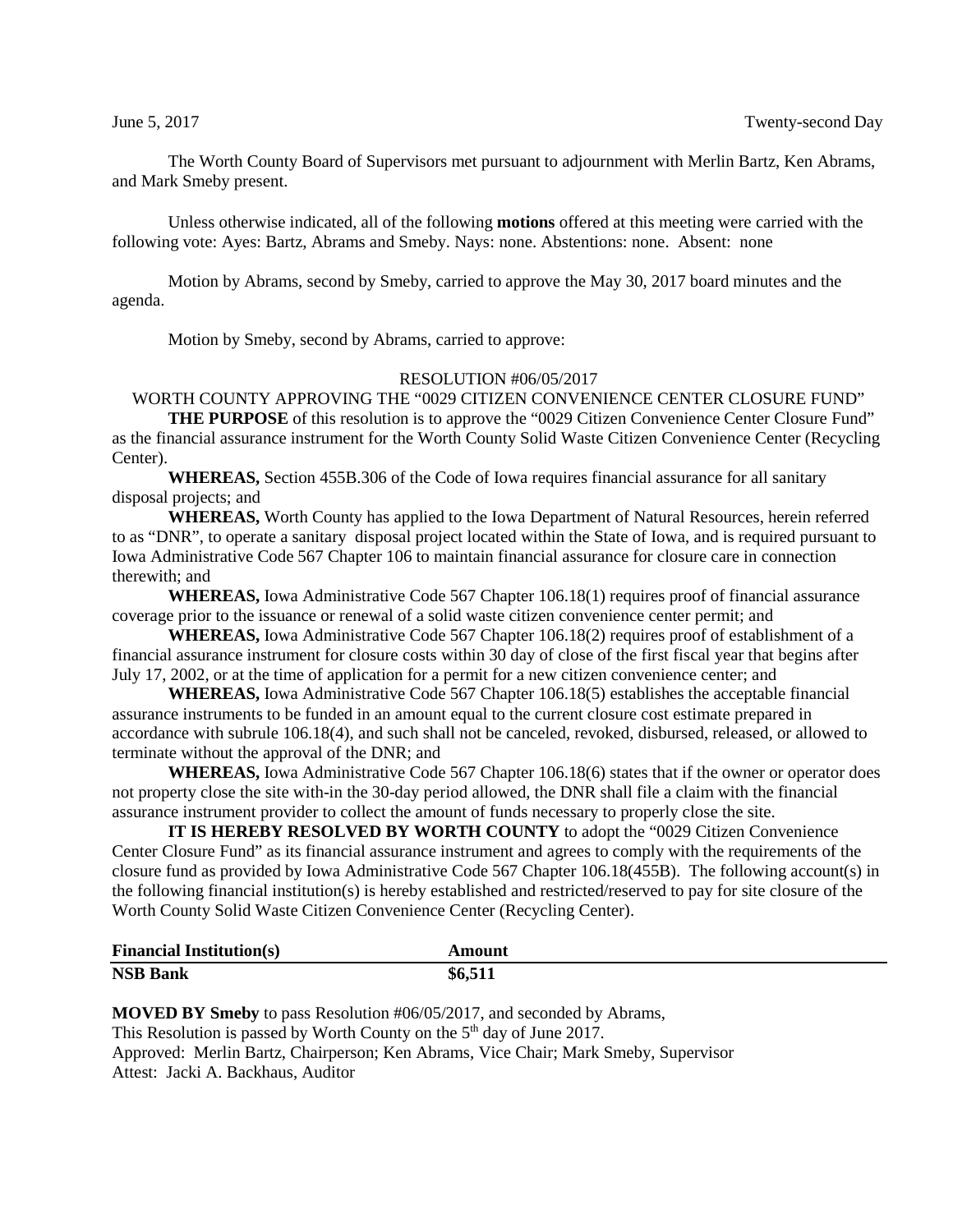Motion by Abrams, second by Smeby, carried to approve:

### RESOLUTION 06/05/17.1

## A RESOLUTION TO SET PERMIT TO ACQUIRE FEES.

WHEREAS, it is deemed desirable to establish fees which are reflective of actual material and labor costs for processing a permit to acquire at the Worth County Sheriff's Office,

NOW, THEREFORE, the Worth County Sheriff may now charge a fee of \$25 for processing a permit to acquire beginning July 1, 2017.

IT IS FURTHER RESOLVED that the Sheriff may raise or lower that fee without further Resolution of the Worth County Board of Supervisors, so long as said fee fairly and accurately reflects the actual cost of materials and labor to process a permit to acquire.

ADOPTED THIS 5TH DAY OF JUNE, 2017.

Merlin Bartz, Chairperson ATTEST: Jacki A. Backhaus, Worth County Auditor

Motion by Abrams, second by Smeby, carried to approve the Notice of Destruction of Noxious Weeds as presented. The auditor was directed to publish the notice for 2017 in accordance with the provisions of Chapter 317 of the Code of Iowa.

### RESOLUTION FOR THE DESTRUCTION OF NOXIOUS WEEDS – 2017 CROP YEAR

Be it resolved, by the Board of Supervisors of Worth County, Iowa, that pursuant to the provisions of Chapter 317 of the *Code of Iowa,* as amended, it is hereby ordered:

1. That each owner and each person in the possession or control of any land in Worth County, Iowa, shall cut, burn or otherwise destroy all noxious weeds thereon, as defined in this chapter, at such time in each year and in such manner as shall prevent said weeds from blooming or coming into maturity and shall keep such lands free from such growth of any other weeds as shall render the streets or highways adjoining said lands unsafe for public travel. Noxious weeds shall be cut, or otherwise destroyed.

> **Primary noxious weeds, which shall include:** quack grass, bull thistle, perennial sow thistle, horse nettle, Canada thistle, leafy spurge, perennial pepper-grass, European morning glory or field bindweed, Russian knapweed, buckthorn and palmer amaranth

> **Secondary noxious weeds, which shall include:** butterprint annual, wild carrot biennial & perennial, sour dock perennial, multiflora rose, teasel biennial, cocklebur annual, buckthorn perennial, smooth dock perennial, wild sunflower annual, shattercane annual, wild mustard annual, sheep sorrel, poison hemlock and puncture vine annual

- 2. That all weeds on county trunk and local county roads and between fence lines thereof will be taken care **of by the county**.
- 3. That if the owners or persons in possession or control of any lands in Worth County fail to comply with the forgoing order, the Weed Commissioner shall cause this to be done and that the expense of said work, including costs of serving notices and other costs, if any, to be assessed against the real estate.